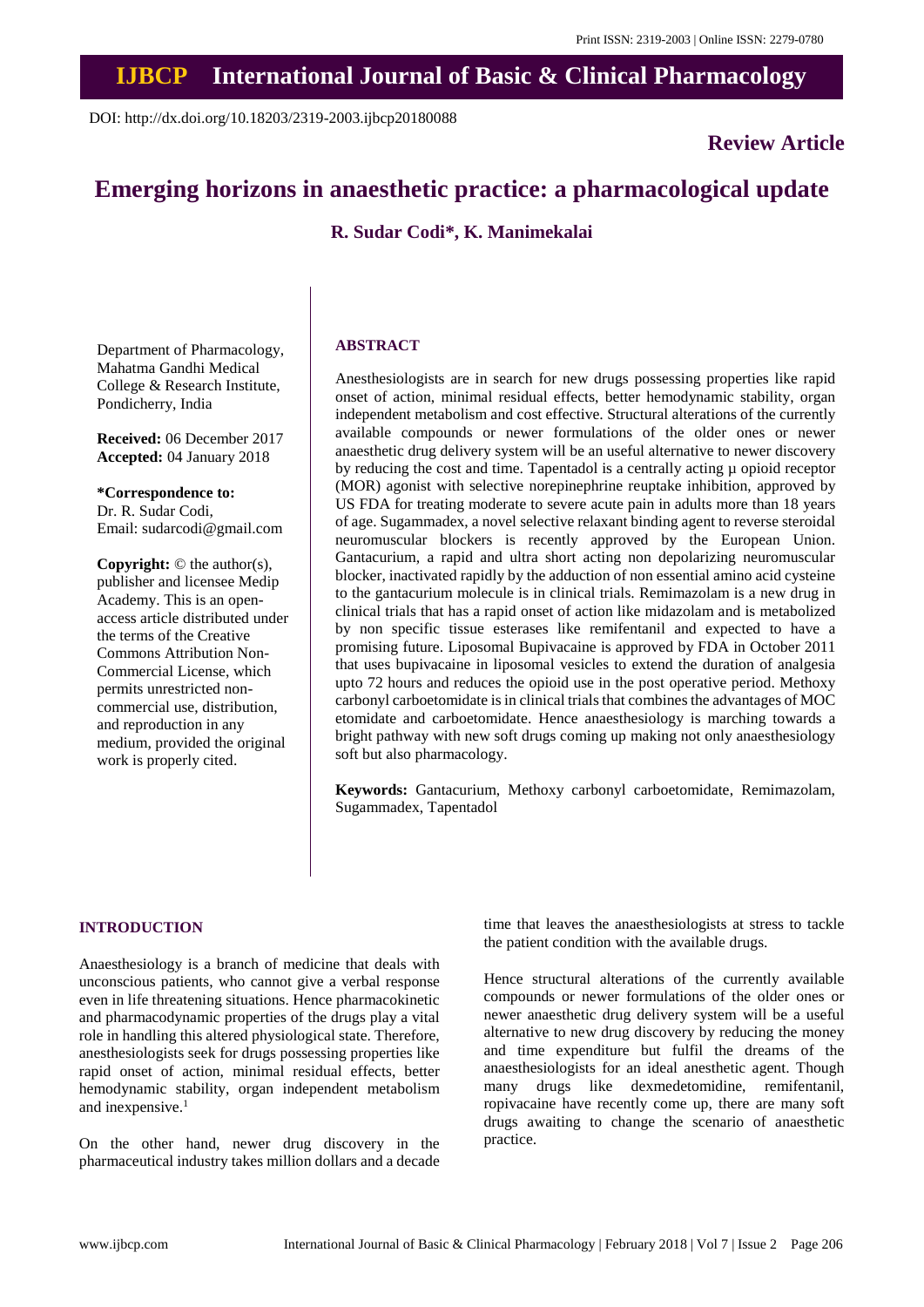This narrative review summarizes the list of those emerging drugs that is expected to make a breakthrough in anesthetic practice. It is based on literature search in PubMed and Google Scholar Databases and is discussed under the following headings.

- I. Recent new drug approvals
- II. Newer drugs in clinical trials
- III. Newer formulations of the existing ones.

## **RECENT NEW DRUG APPROVALS**

Tapentadol is a centrally acting µ opioid receptor (MOR) agonist with selective norepinephrine reuptake inhibition, approved by US FDA in 2008 and by the Drug Controller General India (DCGI) for use in India in  $2011<sup>2,3</sup>$  It is indicated for treating moderate to severe acute pain in adults more than 18 years of age. <sup>4</sup> Though it has low affinity for the MOR, it is only 2-3 times less potent than morphine and thus the analgesic efficacy is attributed to the selective norepinephrine reuptake inhibition. It undergoes first order kinetics with a plasma half life of 4 hours, hence there is no cumulative effect. Unlike tramadol, tapentadol does not produce active metabolites, hence there is less chance of overdosing, toxicity and drug interactions. It is a schedule II drug and can be prescribed only under supervision to prevent opioid dependence. It is a category C drug, hence its safety in pregnant and lactating mothers is of concern. 5

#### *Sugammadex*

After the surgical procedure is over, skeletal muscle<br>relaxation is reversed by neostigimine, an relaxation is reversed by neostigimine, an anticholinesterase inhibitor that causes bradycardia and hypotension. This is overcome by the use of anticholinergics like atropine and glycopyrolate whose use is limited due to side effects like tachycardia, dry mouth, urinary retention, constipation etc.

To overcome these difficulties in recovering the patient from anaesthesia, Sugammadex, a novel selective relaxant binding agent to reverse steroidal neuromuscular blockers is recently approved by the Eurpean Union but not by the US FDA.

Sugammadex is a modified cyclodextrin molecule molecule with a hydrophobic core and a hydrophilic exterior.<sup>6</sup> It forms very tight complexes with steroidal neuromuscular blockers like rocuronium, vecuronium, pancuronium and acts as an irreversible chelating agent. It undergoes chemical encapsulation by which hydrophobic interactions with muscle relaxant molecule traps the drug into the cyclodextrin cavity called the doughnut hole and forms an water soluble complex.<sup>7</sup> It has no effect on anticholinesterase. It is biologically inactive and does not bind to plasma proteins, hence safe and well tolerated. It is eliminated by the kidneys. It is administered in the dose of 2-4mg/kg iv. Since sugammadex does not act on nicotinic receptors or metabolized by acetylcholineesterase, they do not produce significant side effects. It is contraindicated in pregnant women and children as sufficient data is unavailable.

There were no significant drug interactions between sugammadex and endogenous steroidal hormones or steroidal drugs because the quartenary N+ compound present in the steroidal relaxant rocuronium or vecuronium combines with sugammadex but the endogenous steroids do not possess the quartenary N+, hence bind with low affinity with sugammadex as it is not clinically significant.

Hence sugammadex eliminates the need for using conventional anticholineesterases and anticholinergics, thereby decrease post operative muscle weakness and anaesthesiologists need not worry about bringing the TOF (Train of Four) count to one at the end of surgery.

Phase III 'Signal Trial' was done on patients undergoing surgery and received either sugammadex or conventional neostigmine with glycopyrolate for reversal of muscle relaxant.<sup>8</sup> They found that the mean time to recovery of TOF ratio to 0.9 with sugammadex was 2.9 min compared to 50.4 min with neostigmine and glycopyrolate and was found to be highly statistically significant (P<0.0001). Another phase III 'Spectrum trial' revealed that 1.2mg/kg iv of Rocuronium followed by 16 mcg/kg of sugammadex provide faster recovery than 1mg/kg iv of succinylcholine and found to be highly statistically significant  $(P<0.0001)$ .<sup>9</sup> Hence sugammadex will find a better and bright future after approval by US FDA.

## **DRUGS IN CLINICAL TRIALS**

#### *Gantacurium*

Though there are numerous neuromuscular blockers (NMBs) in use, there is continuous ongoing search for a drug that has rapid onset of action like succinylcholine with shorter duration of action like mivacurium that ultimately result in minimal residual neuromuscular blockade. Though Rocuronium has rapid onset of action, large doses are needed for the therapeutic effect, hence post operative neuromuscular blockade occurs.

Therefore, clinical trials are being conducted on a new isoquinoline compound Gantacurium, a rapid and ultra short acting non depolarizing neuromuscular blocker which is neither inactivated by the kidney nor by the liver.<sup>10</sup> It is metabolized by two routes. It is inactivated rapidly by the adduction of non essential amino acid cysteine to the gantacurium molecule at the central fumarate double bond so that it is unable to bind to the acetylcholine receptor. It is also inactivated slowly by alkaline ester hydrolysis that yields inactive metabolites.

The action of Gantacurium is antagonized by neostigmine and L-cysteine. Moreover, recovery is faster with Gantacurium due to the presence of chlorine at the fumarate double bond in gantacurium. Though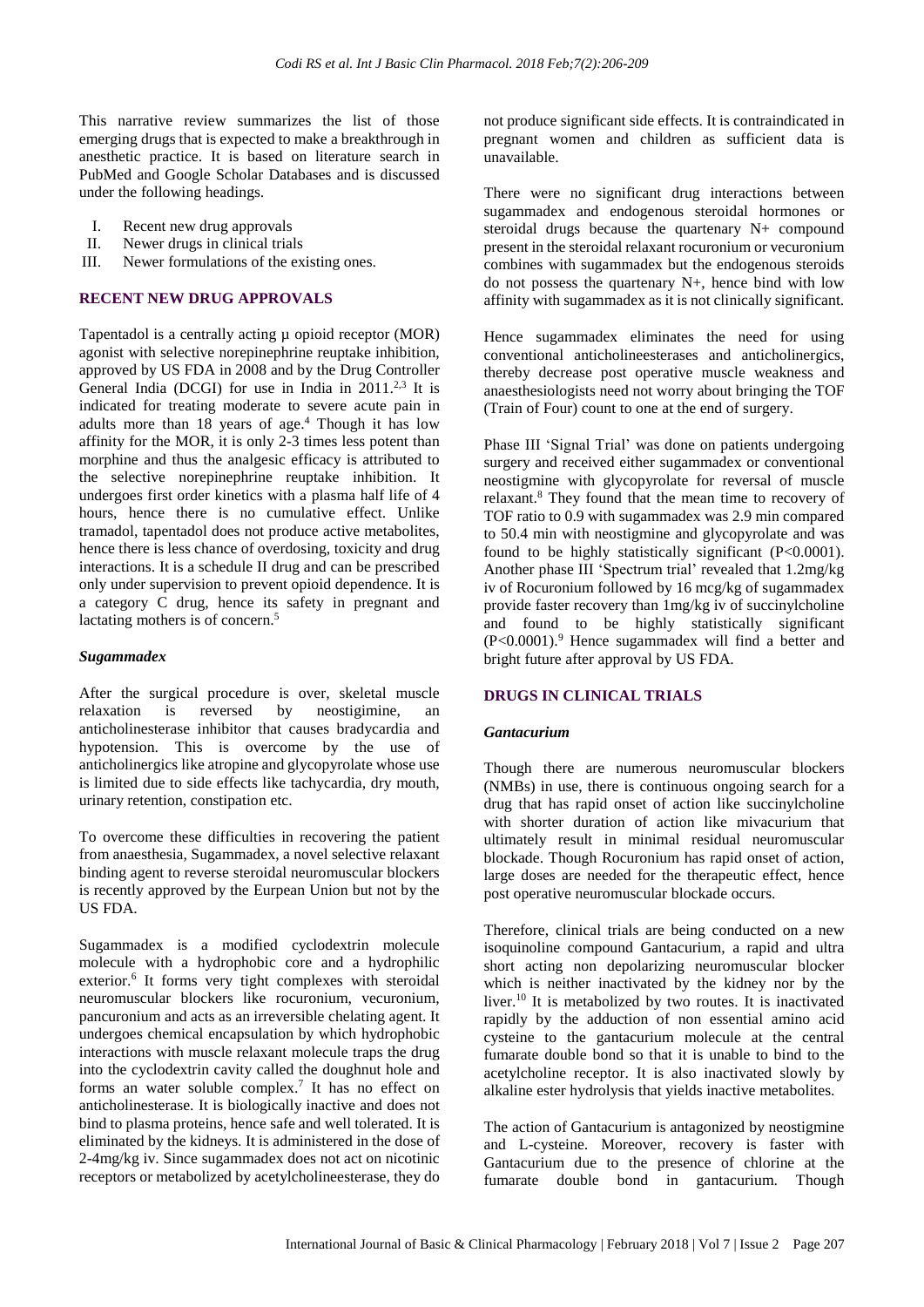Gantacurium causes histamine release leading to transient fall in BP, it does not interact with the muscarinic receptors in the airway, hence bronchospasm does not occur.

Studies in human volunteers reveal that 0.3mg/kg of gantacurium i.v causes paralysis of laryngeal adductors and adductor pollicis in 1.1 and 1.7 minutes respectively and 95% T1 suppression was seen at 12.9 and 12.2 minutes respectively.<sup>11</sup> Hence Gantacurium will be a promising neuromuscular blocker in the near future.

## *Remimazolam*

Yet another soft drug in anaesthesia that is expected to be a corner stone in anesthetic pharmacology is Remimazolam. Remimazolam is a new drug in clinical trials that combine the properties of two unique drugs namely midazolam and remifentanil.<sup>12</sup>

Remimazolam is a benzodiazepine that acts on GABAalpha receptors, has a rapid onset of action like midazolam and is metabolized by nonspecific tissue esterases like remifentanil.<sup>13</sup> The carboxylic ester linkage in the remifentanil structure is responsible for the metabolism by nonspecific tissue esterases in the blood to inactive metabolite, It undergoes dose and organ independent metabolism by ester hydrolysis. It follows first order kinetics and can be safely used in patients with renal or hepatic impairment.it also has minimal residual side effects and has less propensity to cause apnoea. Availability of Flumazenil as an antidote to antagonize remimazolam is yet another important advantage.

Phase IIa clinical trials with remimazolam revealed that the time to recovery from anaesthesia was shorter than midazolam in patients undergoing upper gastrointestinal endoscopies.<sup>14</sup>

Hence remimazolam with its unique properties is expected to have a long stay in the pharmaceutical market.

## **NEWER FORMULATIONS OF OLDER ONES**

### *Liposomal bupivacaine*

There is immense research on newer drug delivery system and newer formulations to deliver the already existing drugs in order to improve the pharmacokinetic and pharmacodynamic properties of the drug.

Recently, a novel local anaesthetic formulation Liposomal Bupivacaine is approved by FDA in October 2011 that uses bupivacaine in liposomal vesicles to extend the duration of analgesia upto 72 hours and reduces the opioid use in the post operative period.<sup>15,16</sup> This new innovator drug is manufactured by Pacira Pharmaceuticals under the trade name of 'Exparel'.

Exparel releases Bupivacaine by Depo Foam technology. This drug delivery system covers the drug molecule with phospholipid bilayers and slowly releases the drug over a prolonged period of time. 17

#### *MOC - carboetomidate*

Methoxy carbonyl etomidate is emerging as a soft drug in anaesthesia like that of esmolol and remifentanil.<sup>18</sup> It is in clinical trials and has a distinct advantage of metabolism by non specific tissue esterases. Yet another drug is in clinical trials named Carboetomidate does not have significant adreno cortical suppression.<sup>19</sup> Hence Methoxy carbonyl carboetomidate is in clinical trials that combines the advantages of MOC etomidate and carboetomidate and is expected to stand long in the pharmaceutical market.

### **CONCLUSION**

Hence anaesthesiology is marching towards a bright pathway with new soft drugs coming up making not only anaesthesiology soft but also pharmacology. Also chiral drugs are blooming up in anaesthesiology that will soon flood up the market because of the comparatively decreased cost in its development. Not only the soft drugs and chiral drugs, but also the pharmacogenomics of anaesthetic drugs and personalized anaesthesia will soon revolutionise the field of anesthesiology and make an important milestone.

*Funding: No funding sources Conflict of interest: None declared Ethical approval: Not required*

## **REFERENCES**

- 1. Heitz JW, Witkowski T, Viscusi ER. New and emerging analgesics and analgesic technologies for acute pain management. Current Opinion in Anesthesiology. 2009;22(5):608-17.
- 2. Afilalo M, Stegmann JU, Upmalis D. Tapentadol immediate release: A new treatment option for acute pain management. J Pain Res. 2010;3:1-9.
- 3. Power. An update on analgesics. Br J Anaesth. 2011;107(1):19-24.
- 4. Wade WE, Spruill WJ. Tapentadol hydrochloride: a centrally acting oral analgesic. Clin Ther. 2009;31(12):2804-18.
- 5. Singh DR, Nag K, Shetti AN, Krishnaveni N. Tapentadol hydrochloride: A novel analgesic. Saudi J Anaesth. 2013 Jul-Sep;7(3):322-6.
- 6. Tayal G, Kundra S, Grewal A. Sugammadex New Neuromuscular Block Reversal. J Anaesth Clin Pharmacol. 2008;24(2):211-4.
- 7. Sorgenfrei IF, Norrild K, Larsen PB, Stensballe J, Ostergaard D, Prins ME, et al. Reversal of Rocuronium-induced Neuromuscular Block by the Selective Relaxant Binding Agent Sugammadex A Dose-finding and Safety Study. The Journal of the American Society of Anesthesiologists. 2006 Apr 1;104(4):667-74.